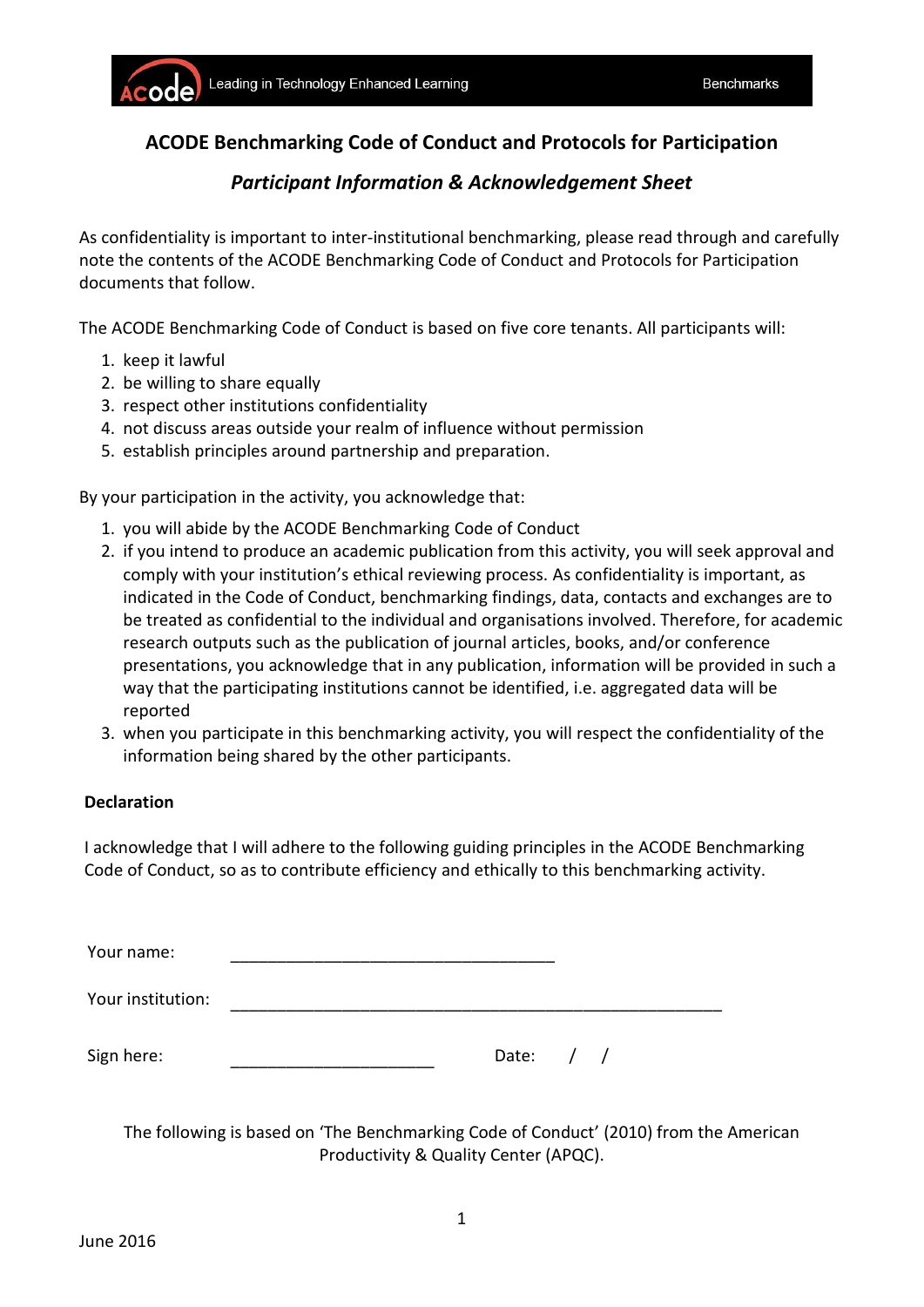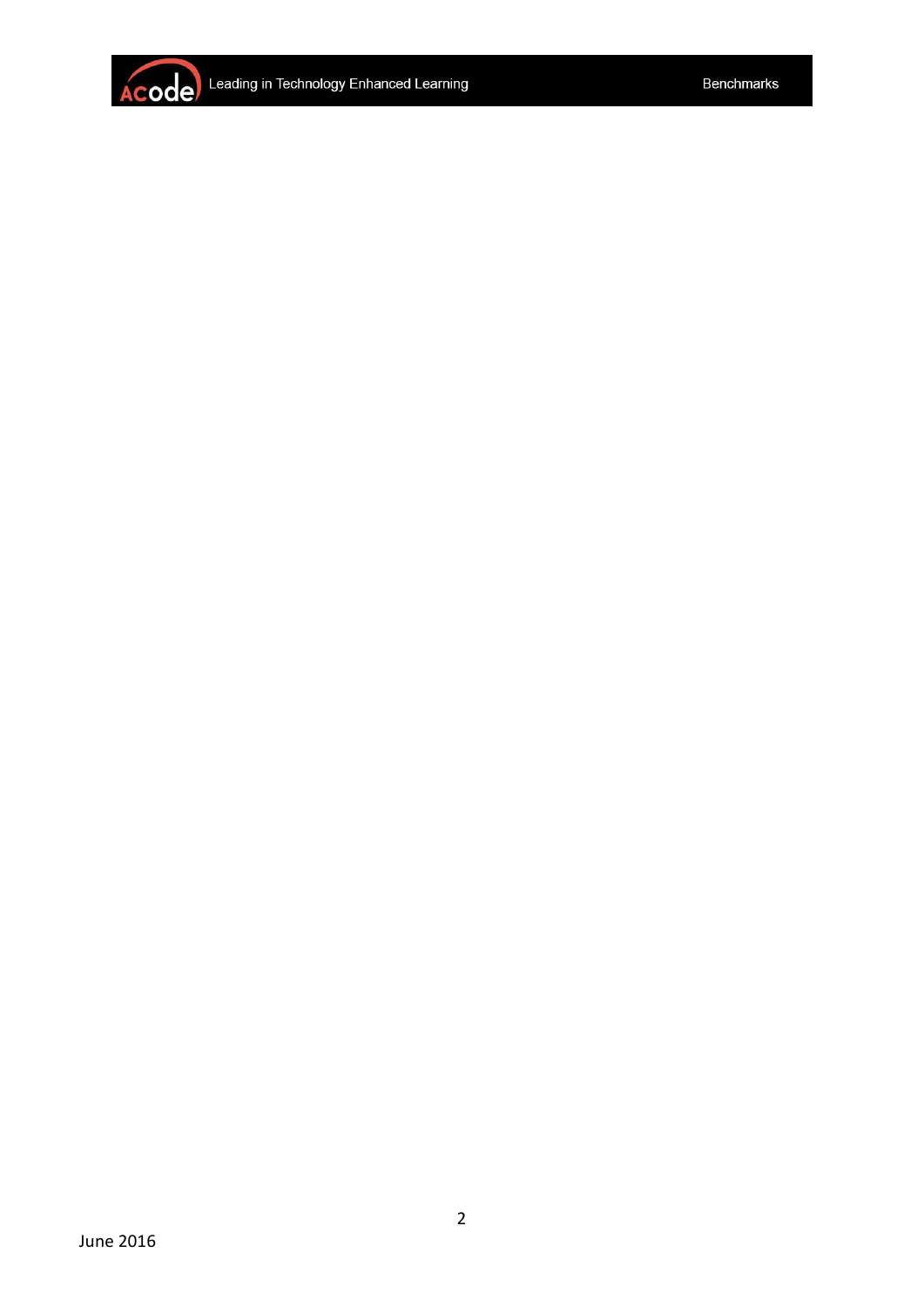

# *ACODE Benchmarking Code of Conduct*

#### **1. Keep it Lawful**

- If there is any potential conflict of interest in any of the proposed activities you should first consult your institutions legal advisor.
- Avoid discussions that could lead to you divulging any information that may be considered 'commercial-in-confidence'.
- Do not disclose, or use, any secrets that may have been obtained through improper means, or have been disclosed by another in violation of their duty to maintain its secrecy.
- Do not extend data from a benchmarking activity to another institution without first ensuring that the data is completely anonymous so that the participants' and institutional identities, or affiliations, are protected.

### **2. Be willing to share equally**

- Be willing to share equally the same types and level of data that you expect others to provide you and be authentic and comprehensive.
- Communicate and clarify expectations about the benchmarking activity early and fully with all the parties involved. This is primarily to avoid any misunderstanding and it will help to establish a common level of shared interest.

### **3. Respect other institutions confidentiality**

- Treat all benchmarking conversations as confidential to the institutions and individuals participating.
- Information must not be communicated outside the partnering institution without prior consent.
- An institutions participation in an activity is confidential and should not be communicated externally without prior consent.
- Do not discuss any costs that your institution may pay to third party providers or partners.

#### **4. Do not discuss areas outside your realm of influence without permission**

- Only provide data that is relevant to your institution and within your realm of influence.
- The sharing of data, other than your own, should only be shared with permission.
- Respect the culture of partner institutions and work within mutually agreed procedures.
- You should first obtain an individual's permission before providing his or her name in response to a contact request, or in an open forum presentation.

#### **5. Establish principles around partnership and preparation**

- Be fully prepared for each benchmarking exchange so as to make the most of your benchmarking partner's time.
- Assist your benchmarking partner/s by ensuring they are fully informed of the agenda and any expectations associated with a proposed activity, prior to a benchmarking activity.
- Follow through with each commitment you make to the other participants in your benchmarking activity in a timely manner.
- Complete each benchmarking activity to a level of mutual agreement.
- Recognise and agree on how each partnering institution would like to have their information handled and used, and be faithful to that.